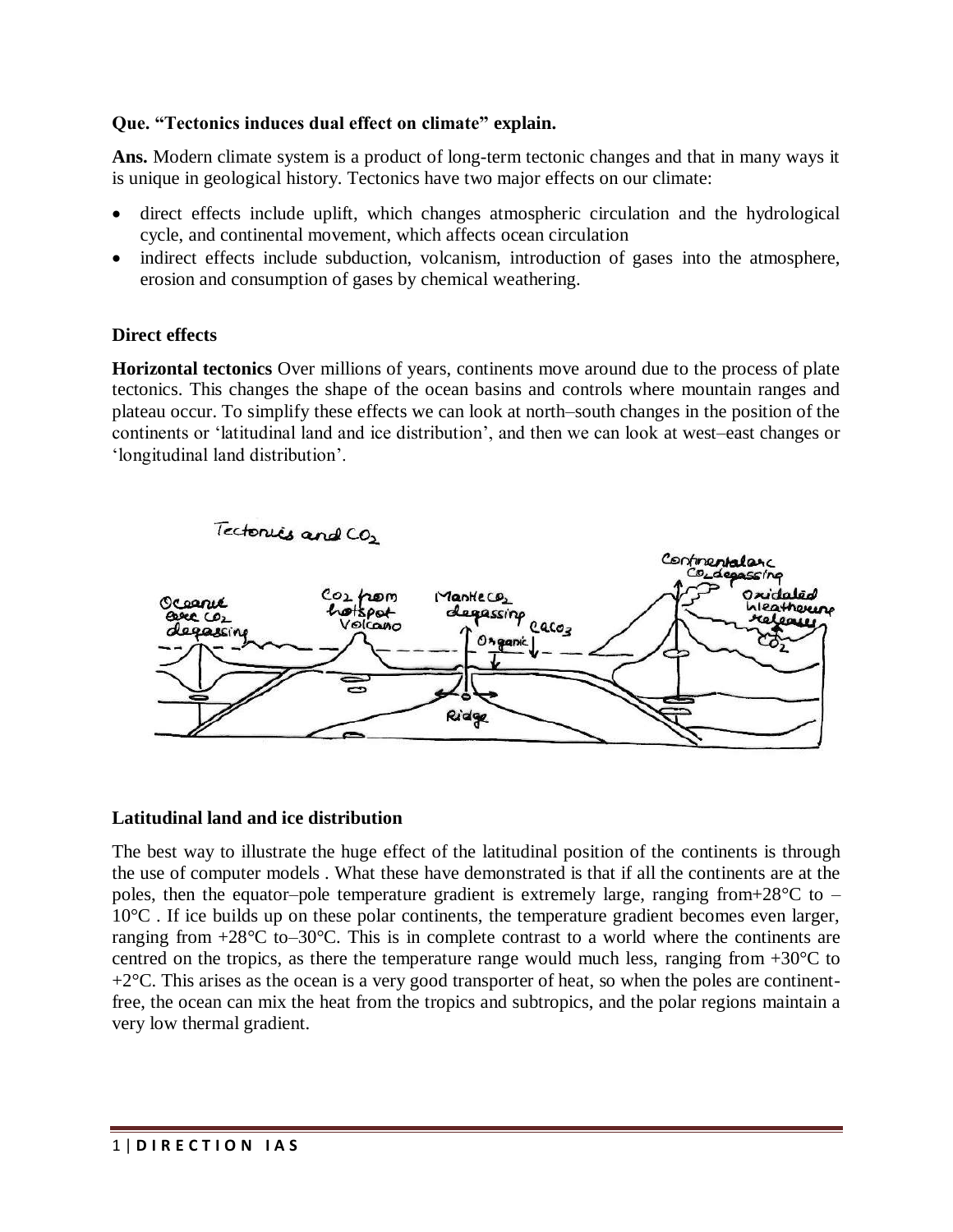### **Longitudinal land distribution**

Surface ocean. Again, the best way to illustrate the theoretical effects of the longitudinal position of the continents is through the use of computer models The most important elements of longitudinal continents are the gaps, or gateways, that they contain, as these allow the oceans to circulate around the globe.

- Remember that ocean circulation is driven by the surface winds, and hence they follow a very similar pattern.
- Because of the spin of the Earth, the oceans will always try to go around the planet.

**Vertical tectonics** During the process of plate tectonics, mountain ranges and extensive plateau are formed. These can



either be destroyed by plate tectonics or slowly eroded over a longer time period. There are three main effects: rain shadow, circulation, and influence on monsoons.

#### **Rain shadow effect**

This is the effect brought about by the topography of the land, where mountain ranges can interfere with atmospheric circulation and bring about changes in the local climate between the windward and lee sides of a mountain.

**Atmospheric circulation** A mountain range or plateau has a major effect on atmospheric circulation, and hence where warm and cold air masses go to and where precipitation falls. In the modern day, the Tibetan plateau and the North American plateau have large effects on both summer and winter circulation; especially when you compare this circulation with a northern hemisphere without any plateau.

If you add the major ice sheets of the last glacial period over Greenland, North America and northern Europe, then the circulation becomes even more complicated. Uplift and resultant monsoonal circulation Southeast Asian monsoon. One of the most important features in the modern-day tectonically controlled climate is the monsoon system. In summer, the Tibetan plateau heats up more quickly than the surrounding lower land. This produces rising air and a low-pressure system that sucks in air from the surrounding area, which includes the Indian Ocean. However, the majority of the air is in the southern hemisphere and as it is pulled across the equator, the direction of the Coriolis force shifts, helping it towards the Tibetan plateau.